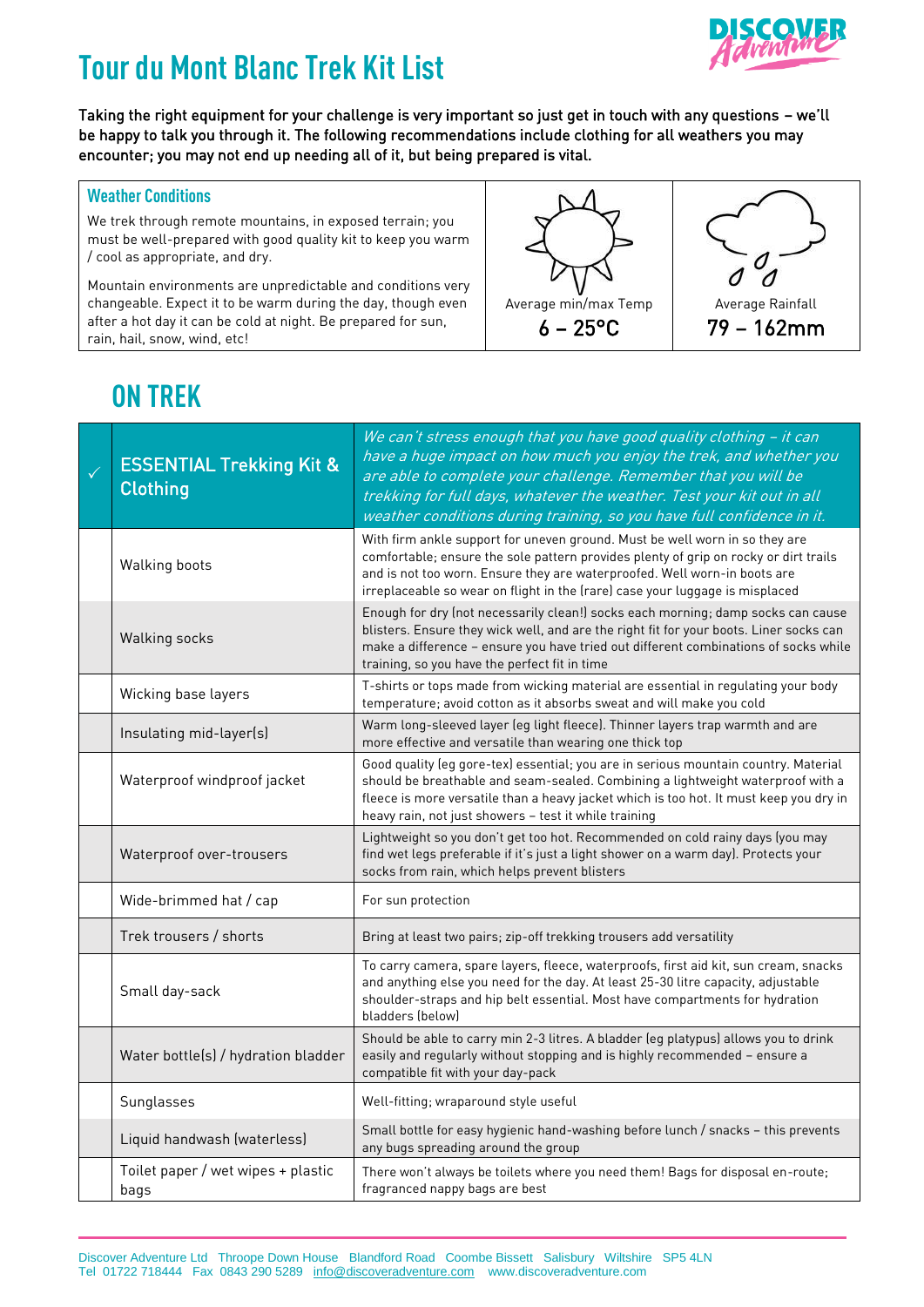| Whistle                                                                           | For safety reasons if you become separated                                                                                                                                                                                                                                                                |
|-----------------------------------------------------------------------------------|-----------------------------------------------------------------------------------------------------------------------------------------------------------------------------------------------------------------------------------------------------------------------------------------------------------|
| Snacks (eg cereal bars / dextrose<br>tablets/ dried fruit packs / jelly<br>babies | Extra sources of energy are highly recommended if you are having a tough day, or<br>have special dietary requirements and need a source of extra energy, or if you just<br>need your personal favourites to motivate you! Don't weigh your bag down too much<br>though - snacks can be bought locally too |
| <b>OPTIONAL Trekking Kit &amp;</b><br><b>Clothing</b>                             | Use your training walks to experiment with your kit. You may not feel<br>you need all the suggestions below, but they can make your trek much<br>more enjoyable or convenient.                                                                                                                            |
| Trekking poles                                                                    | Useful on steep and uneven ground especially if you are tired or unsteady. Reduces<br>the impact on your knees considerably. Use them when training to get used to them                                                                                                                                   |
| Waterproof rucksack cover                                                         | Keeps your day-sack and its contents dry; alternatively line with plastic bags                                                                                                                                                                                                                            |
| <b>Binoculars</b>                                                                 | Great for spotting birds of prey and other wildlife                                                                                                                                                                                                                                                       |
| Alarm clock                                                                       | We generally start early! Many phones have an alarm, but be aware of battery life<br>and ease of recharging                                                                                                                                                                                               |
| Talcum powder / vaseline                                                          | Can help with blister prevention - experiment at home while training                                                                                                                                                                                                                                      |
| Muscle rub                                                                        | e.g. deep heat, radian B                                                                                                                                                                                                                                                                                  |
| Spare set of clean clothes                                                        | For celebration meal                                                                                                                                                                                                                                                                                      |

### **NON-TREKKING**

| <b>General Clothing &amp;</b><br><b>Equipment</b>                                                                  |                                                                                                                                                             |
|--------------------------------------------------------------------------------------------------------------------|-------------------------------------------------------------------------------------------------------------------------------------------------------------|
| Spare pair trousers or shorts<br>Spare short & long-sleeved tops<br>Underwear & socks<br>Trainers / spare footwear | General clothing for when you're not trekking and as spares: ensure you have<br>enough for evenings, sight-seeing and travelling home, but don't over-pack! |
| Nightclothes                                                                                                       | Tracksuit bottoms and T-shirt useful to sleep in and as spares                                                                                              |
| Outer fleece / thermal top                                                                                         | It can be cold even in summer at higher elevations, especially in wet conditions.<br>Down jackets are best in reliably dry conditions so not recommended    |
| Warm hat / buff and gloves                                                                                         | For cold morning / evenings. A buff is versatile and lightweight                                                                                            |
| Sleeping-bag liner / sleepsheet                                                                                    | Sheets not provided in accommodation                                                                                                                        |
| Torch with spare battery                                                                                           | Useful at night, may be required on longer trekking days; head torch keeps your<br>hands free                                                               |
| Wash kit (eg toothbrush, etc)                                                                                      | Wet wipes can be handy, and ear-plugs if you're a light sleeper                                                                                             |
| Towel                                                                                                              | Small and lightweight to minimise space                                                                                                                     |
| Camera / phone                                                                                                     | Be aware of how quickly your battery runs down; you are unlikely to be able to<br>recharge your phone on trek                                               |
| Chargers / adaptors / spare<br>batteries                                                                           | For phone, camera etc                                                                                                                                       |
| Book / travel games / cards                                                                                        | Useful for evenings                                                                                                                                         |
| Rucksack / Expedition Kitbag for<br>main luggage                                                                   | Carried in vehicles between night-stops. You will not be able to access it during the<br>day. Soft-sided luggage essential - see luggage notes below        |
| Large strong plastic bags                                                                                          | To keep things dry inside your day-sack                                                                                                                     |

| <b>Small Personal</b><br><b>First Aid Kit</b> | Should be carried in your day-pack each day; everyone is different so<br>judge what to trek with and what can be left in your main luggage |
|-----------------------------------------------|--------------------------------------------------------------------------------------------------------------------------------------------|
| Regular medication                            | Anything you take regularly or while exercising                                                                                            |
| Sun block / sun cream                         | Minimum SPF 30                                                                                                                             |